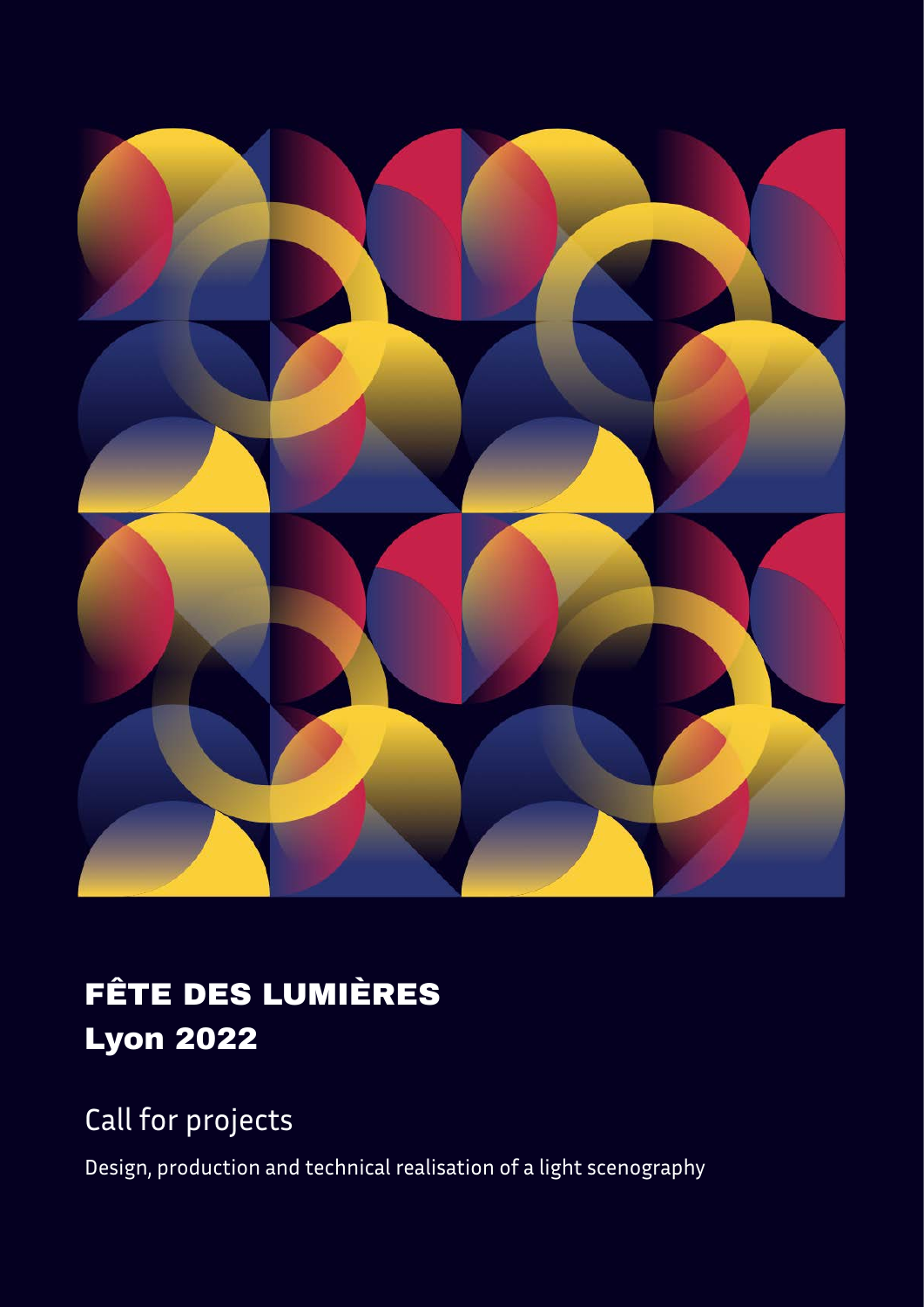

Coup de Coeur - Franck Pelletier, Les Allumeurs Place des Célestins - 2016 ©Muriel Chaulet



L'enfer de Bibi, c'est ici - BIBI Place Antoine Rivoire - 2016 ©Muriel Chaulet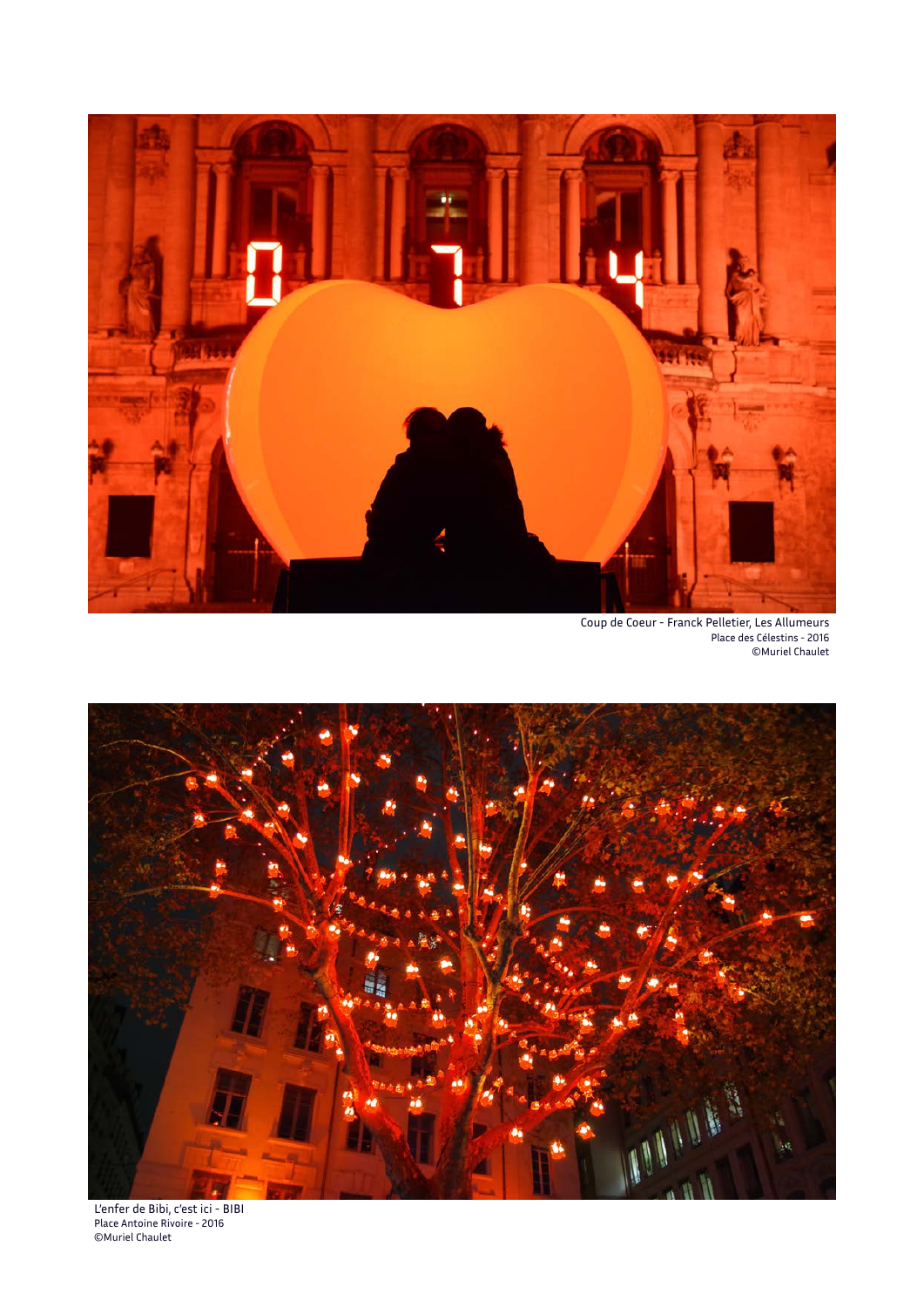

- Preamble  $\rightarrow$  4
- The open call  $\, \rightarrow_{\, 5}$
- Terms and conditions of participation  $\, \rightarrow_{\, 6} \,$
- Artistic orientations  $\rightarrow$  7
- Perimeter  $\rightarrow$ 9
- Site proposals  $\rightarrow$  10
- Specific projects  $\rightarrow$  12
- Funding schemes  $\rightarrow$  16
- Provisional timetable  $\rightarrow$  18
- Context of implementation  $\rightarrow$  19
- Contacts  $\rightarrow$  25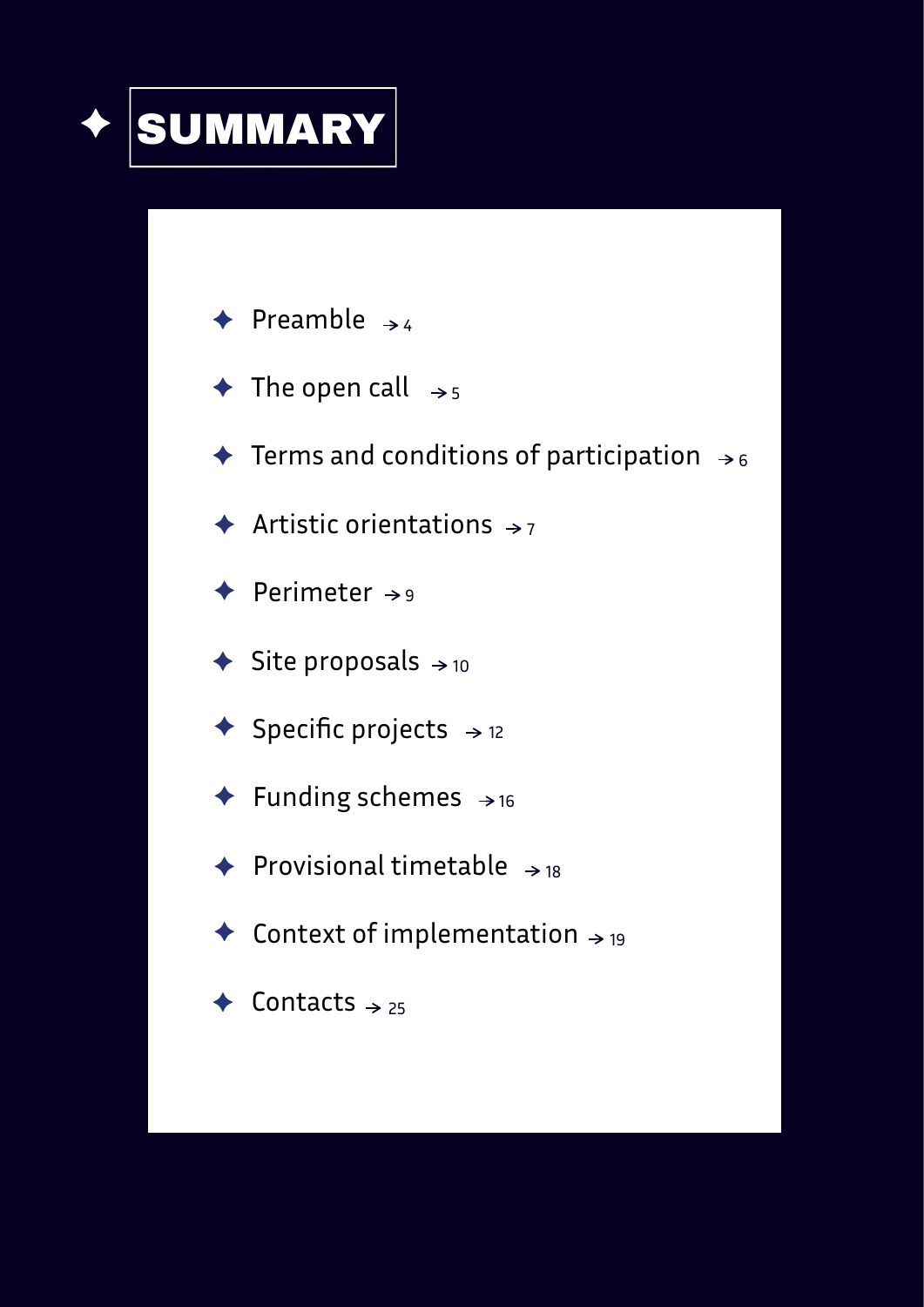

A major event in Lyon's cultural landscape, the Fête des Lumières is a popular and free event that attracts nearly 2 million visitors every year over 4 evenings, around 8 December.

The Fête des Lumières is a local tradition that began in 1852 with the placing of lights in windows on the evening of 8 December, symbolising a moment of sharing and collective jubilation. It has become an unmissable event where residents, visitors and professionals alike come together to enjoy contemporary lighting design.

The Fête des Lumières represents a true panorama of current ephemeral light, with a programme that seeks to highlight the diversity of forms of creation, from the most monumental to the most intimate, contemplative or reactive, interactive, traditional or innovative and technological, mainly outdoors but sometimes indoors (projections, installations, objects, lighting and scenography, performances, immersion, etc.)

These projects are led by artists, whether they are from the world of light or use it as a new medium, whether they are from here or elsewhere.

The Fête des Lumières is designed to bring out the diversity of the light

creation sector by welcoming young creators, established artists and students, supported by associations, institutions and companies.

The Fête des Lumières reveals the city and the way people live together in a poetic, dreamlike atmosphere, conducive to astonishment and wonder, in a

warm, human atmosphere. It must reflect an inclusive and creative society, where art brings people together by anchoring strong emotions and memories in each of us.

In this sense, the Fête des Lumières is much more than a festival of light; it is a festive, cultural and human experience.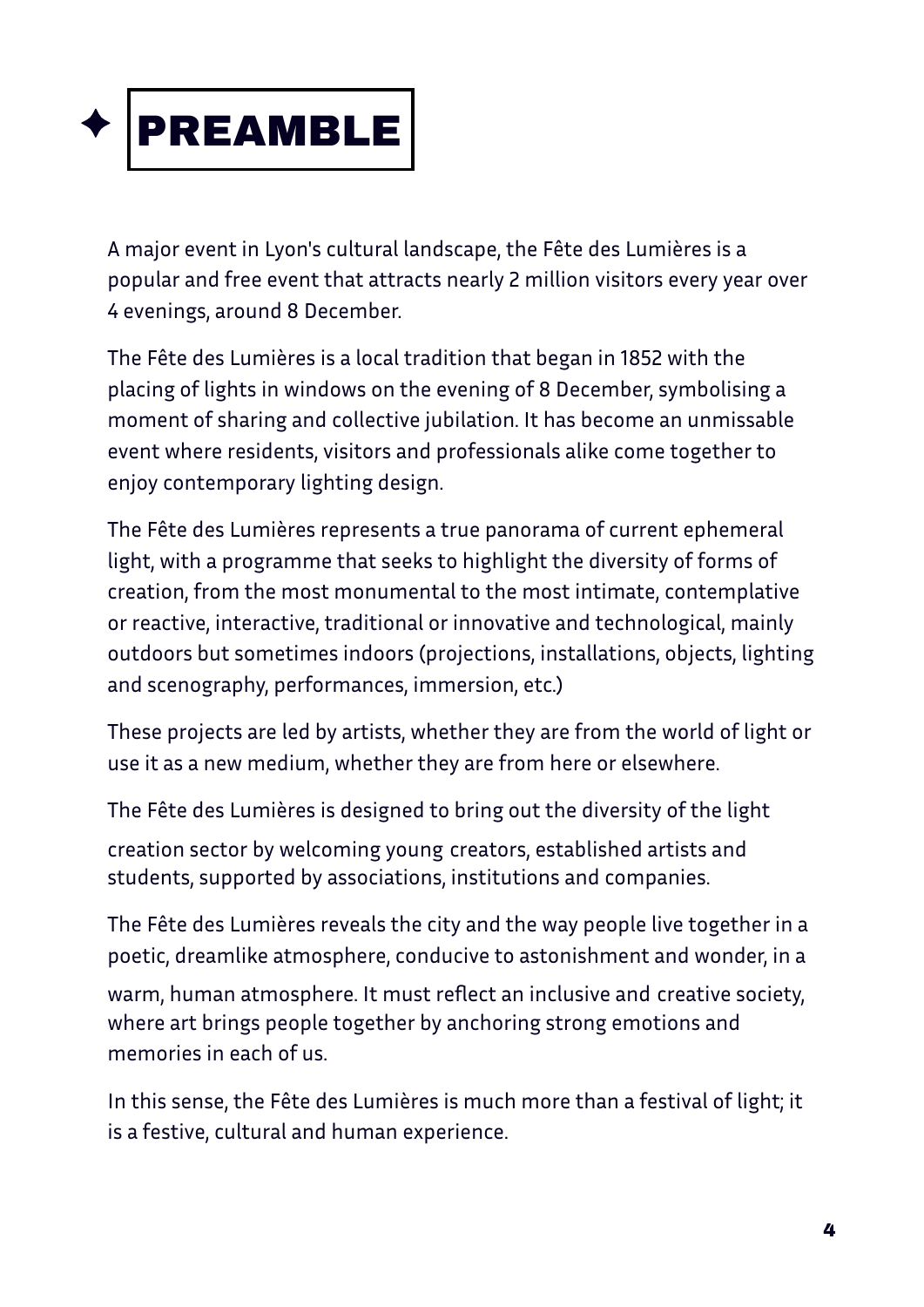

#### Objective of the open call

To contribute to enriching the programming of the Fête des Lumières in order to share an experience with a large audience, to propose a new work or to adapt an existing creation, to present it to the local and international light scene that visits the festival. 1

### Who is the open call for ? 2

All artists with a proposal on light, young or confirmed talent, independent or in a collective, student, but also actors and institutions from Lyon or elsewhere.

3

#### Type of structures targeted

Within the framework of this open call, projects led by French associations will be eligible for financial support through grants or sponsorship. Companies can also apply, but only through sponsorship.

#### What artistic proposals ? 4

The project leader will propose light projects that can be objects, sculptures, installations, lighting, scenographies, performances, immersions etc...

### Places 5

Mainly outdoor public spaces, on the list of proposed sites on page 10.

#### Previsional calendar

The main deadlines: publication in May, return of applications early June, analysis and selection in June, first technical identification and submission of grant applications in July, festival from 8 to 11 December 2022 . More information page 18.

How to apply? 7

Send us your note of intent with your concept, visuals (synthesis, 2d, 3d, motion etc...), a technical and budgetary approach, as well as sustainable development. More information page 19.

8

6

#### Budget

This call for proposals does not set a minimum or maximum amount, but the average range of grant funding is between €15 and €30K all inclusive. The amount of sponsorship funding is at the discretion of the partners. In no case may the grant represent the full amount of the service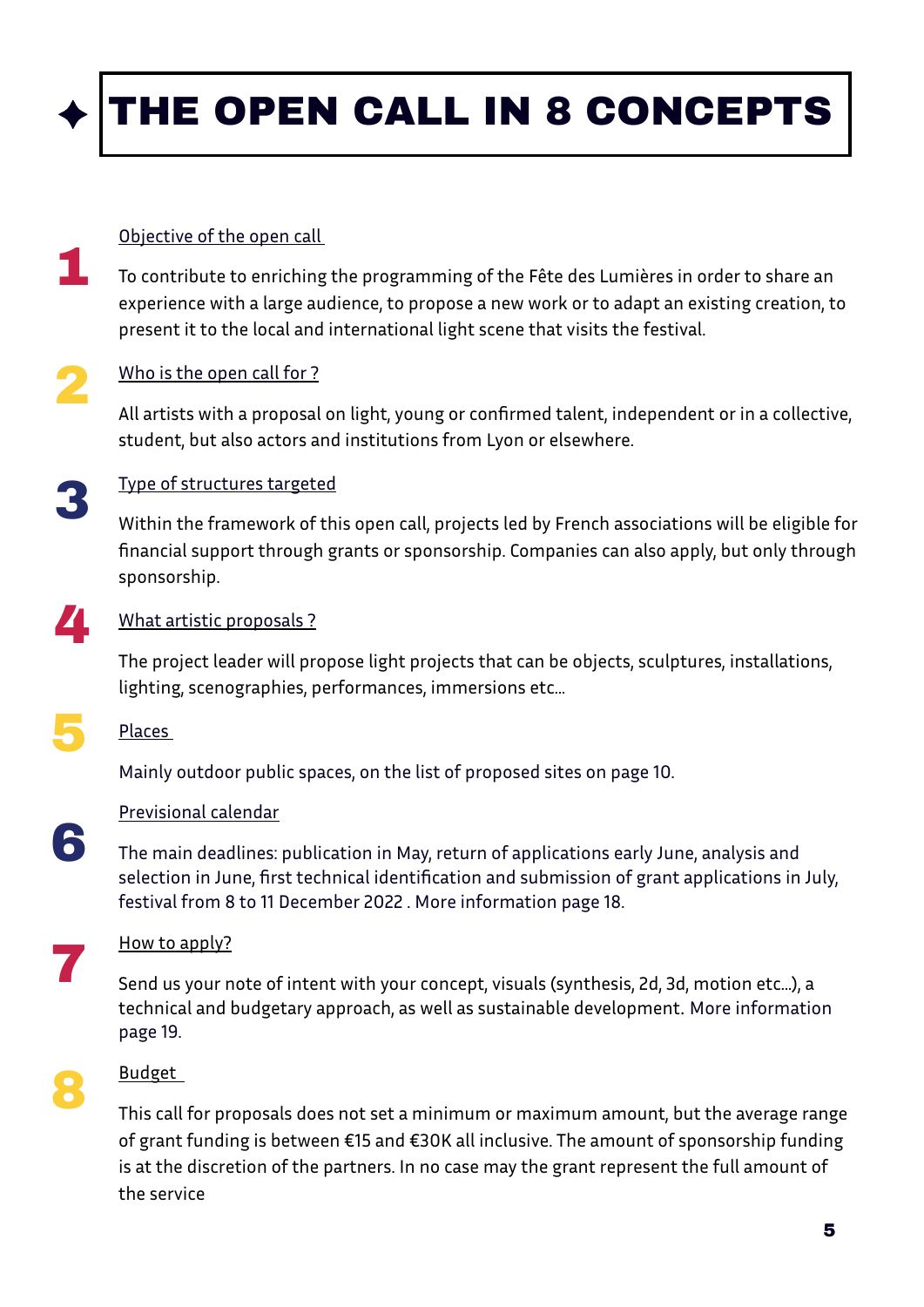### TERMS AND CONDITION OF PARTICIPATION

Applications must be sent no later than: June 7, 2022

- By email to: [fetedeslumieres.messagerie@mairie-lyon.fr](mailto:fetedeslumieres.messagerie@mairie-lyon.fr) (max 3Mb)
- By Smash : https://fromsmash.com
- By post to the following address :

Fête des Lumières - Direction des Evénements et de l'Animation Ville de Lyon - 69205 Lyon Cedex 01

Each proposed project will be made up of a complete file including

- a detailed presentation of the project (artistic and technical),
- one or more visuals,
- description and contact details of the team,
- a detailed provisional budget
- a duly completed summary form (see appendices).

Please note: each application to this open call implies tacit acceptance of all the terms and conditions set out in this document.

#### Important reminders

You can apply with one or more projects, on one or more sites.

You can also apply indefinitely and wait for our proposals if your project is selected. Or you can propose sites that are not on our list, all proposals will be considered.

Projects that you have submitted under public procurement this year cannot be proposed again in this open call.

Each team must produce its project, taking into account the artistic, production, technical, public reception, administrative and communication aspects. Expectations are multiple and it is often desirable for the artist to be accompanied by a team or resource actors, particularly at the technical level, in order to be able to concentrate on the creation.

More information page 20.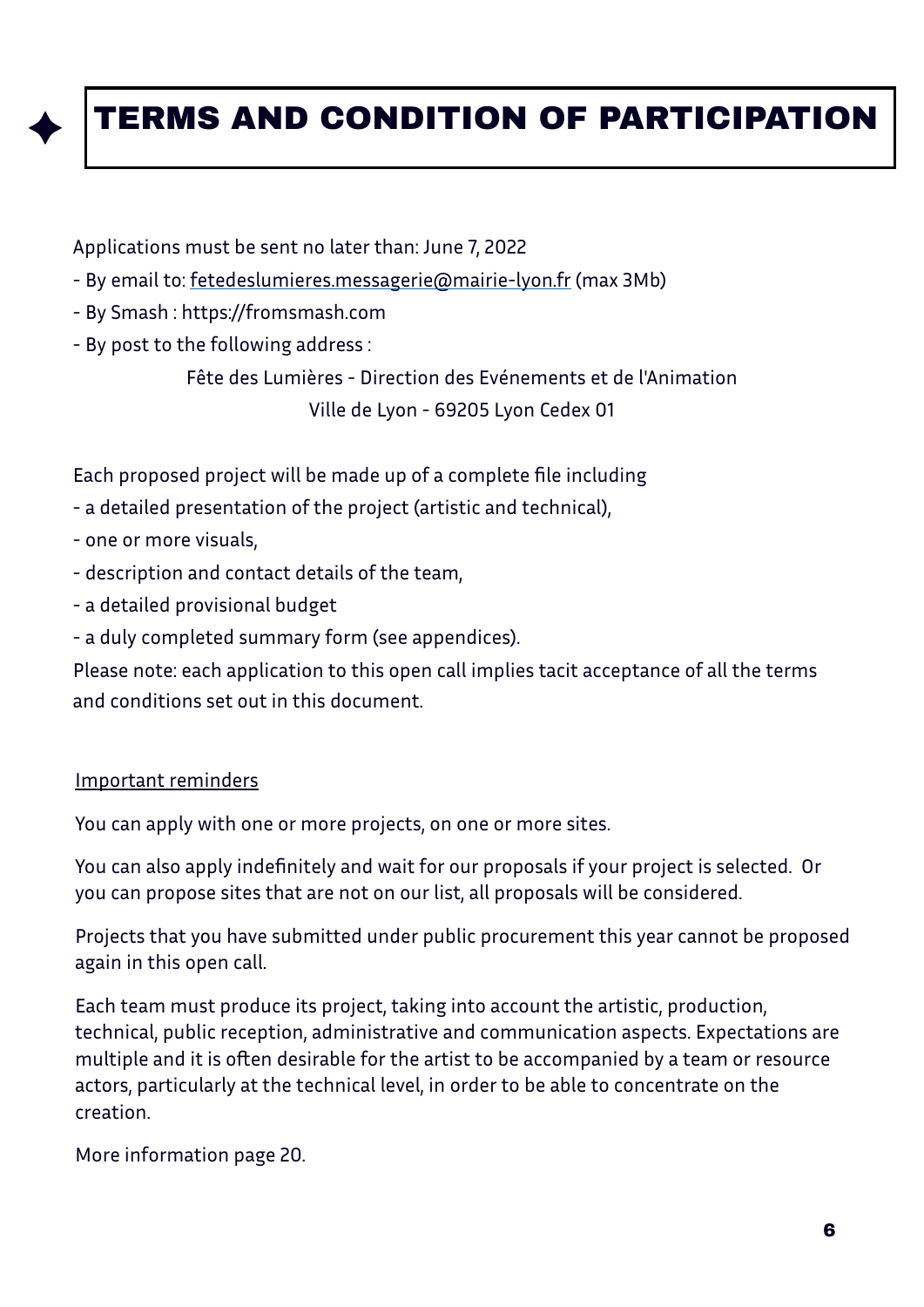# ARTISTIC ORIENTATIONS

#### Expected trends

The present procedure is mainly intended to allow the realization of the projects for the sites of the Fête in addition to the public procurement procedure whose consultation was published in late March (Place des Jacobins, Cathédrale Saint-Jean, Colline de Fourvière, Place des Terreaux, Parc de la Tête d'Or and Place Louis Pradel).

These sites proposed in the context of this open call are located in the public space, outdoors, with different features (sizes, materials, configurations, heritage or natural appearance, etc.), histories and uses (building facades, gathering places or passageways, etc.).

Some sites can be semi-open or indoor. You can also propose new sites, any suggestion will be studied.

Thus, the proposed projects can be adapted to these spaces, or inspired by them, but must always take them into account and be in keeping with their scale, in a context of large public gatherings.

The artistic programme of the Fête des Lumières, which has no single theme, aims to be :

Diverse in terms of content and registers, creative with projects that astonish and amaze, reflective with works that question and can carry a message, demanding with regard to the history of the festival and its quest for constant renewal, warm with poetic, convivial and playful projects. Original and innovative.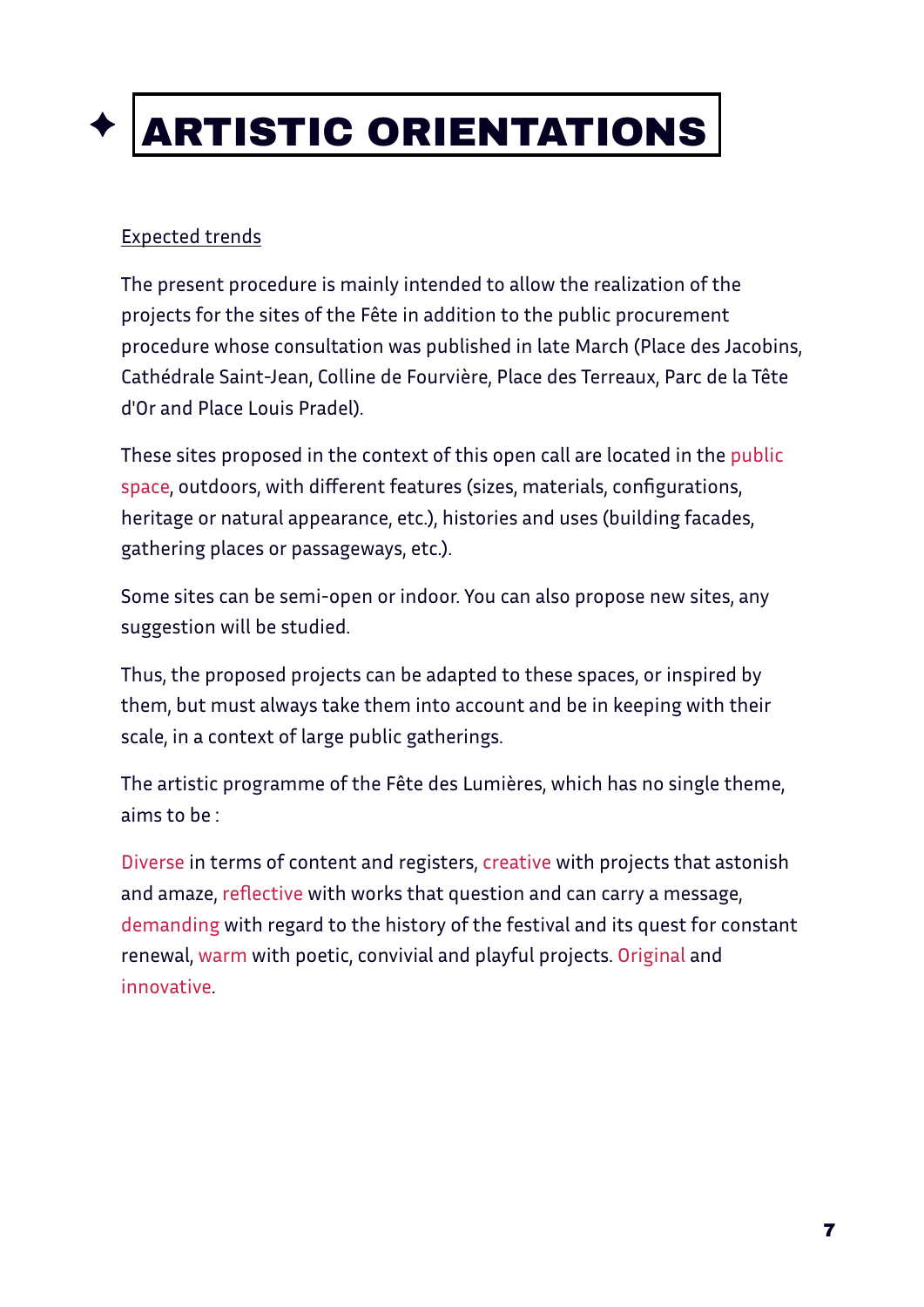#### Type of work required:

Event-based urban lighting work with a targeted approach to :

- objects,
- installations,
- space scenographies and architectural lighting,
- projections (large-scale mappings are to be found in the public contracts),
- performances (with the constraint of a four-hour performance during the four evenings of the Festival).

These projects can be contemplative, participative, interactive or immersive, in connection with technical or technological innovations.

Imagination and creativity will contribute to the creation of fascinating, innovative and festive projects.

Driven by a desire to strengthen its collaborations with local actors, but also to open the field of artistic creation to a wide audience, the Fête des Lumières gives pride of place to local artistic projects, close to the inhabitants.

Thus, the proposed projects may :

- To promote cross-fertilisation between Light and various artistic disciplines (Dance, Contemporary Art, Literature...), varying the creative approaches (developed in collaboration with Lyon's cultural institutions).
- Be inclusive, aimed at audiences who are prevented from attending (due to a disability, old age, hospitalisation, precariousness, incarceration, exile, etc.)



Order 200 - Emilien Guesnard Cour des Moirages - 2019 ©Lucien Lung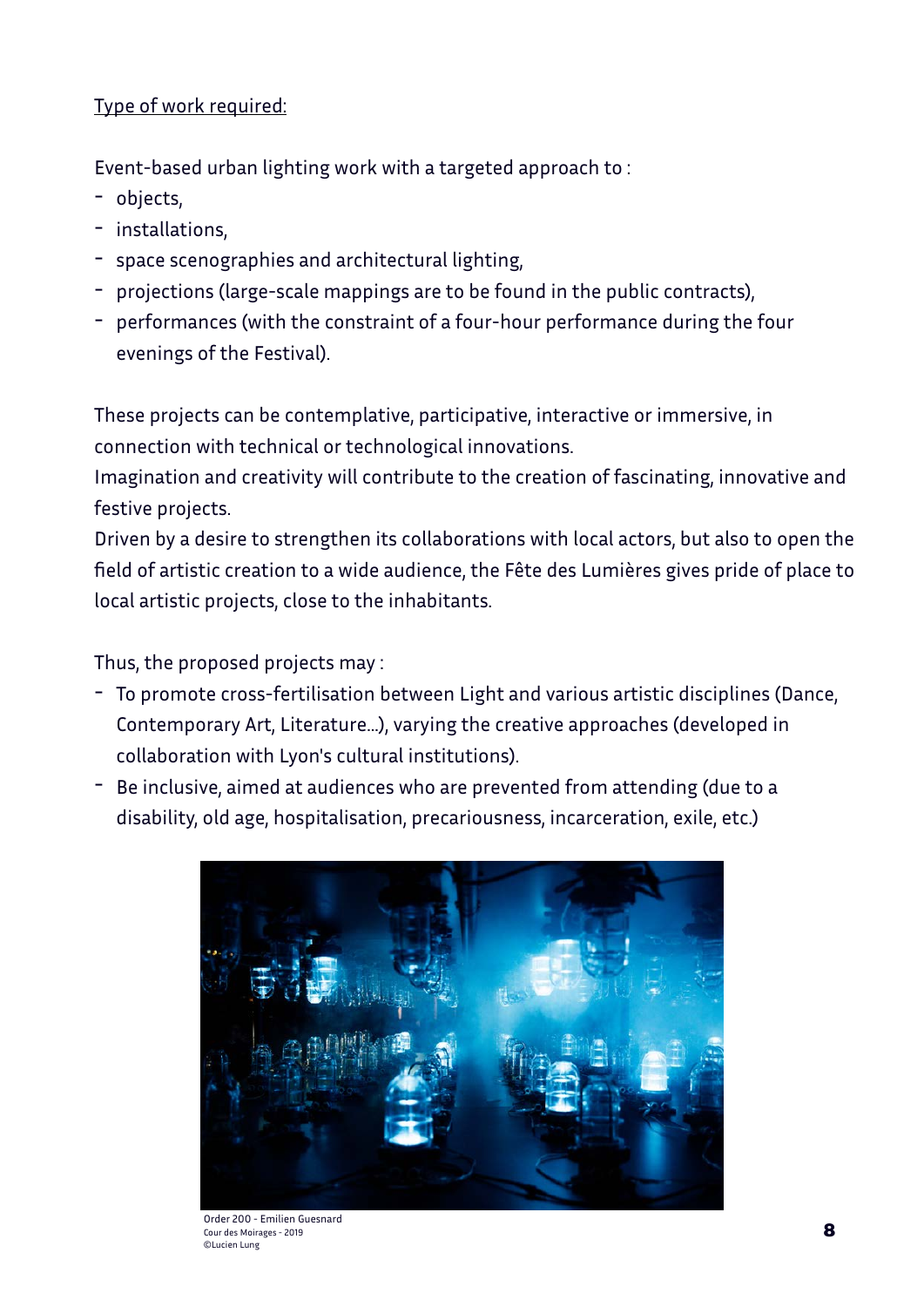

Since 2016, the event has been held within a security perimeter.

This perimeter includes:

- The city center between Place des Terreaux and Place Bellecour,
- part of Vieux-Lyon (bottom of the Fourvière hill, quays)
- the Parc de la Tête d'Or,
- But also since 2021: the Parc Blandan and the Subs.

This perimeter should be renewed in 2022.

The main sites will be animated:

- From 7pm to 11pm on Thursday 8 and Sunday 11 December,
- From 8pm to midnight on Friday 9 and Saturday 10 December

These schedules are to be confirmed by the fall but will likely remain on a 4-hour operating schedule.

Only the Parc Blandan, whose programme is dedicated to young audiences, is likely to operate at different times. (e.g. 5pm - 9pm to be confirmed)



Flower Power - Jean-Pierre David, Christian Thellier Temple du Change - 2019 ©Muriel Chaulet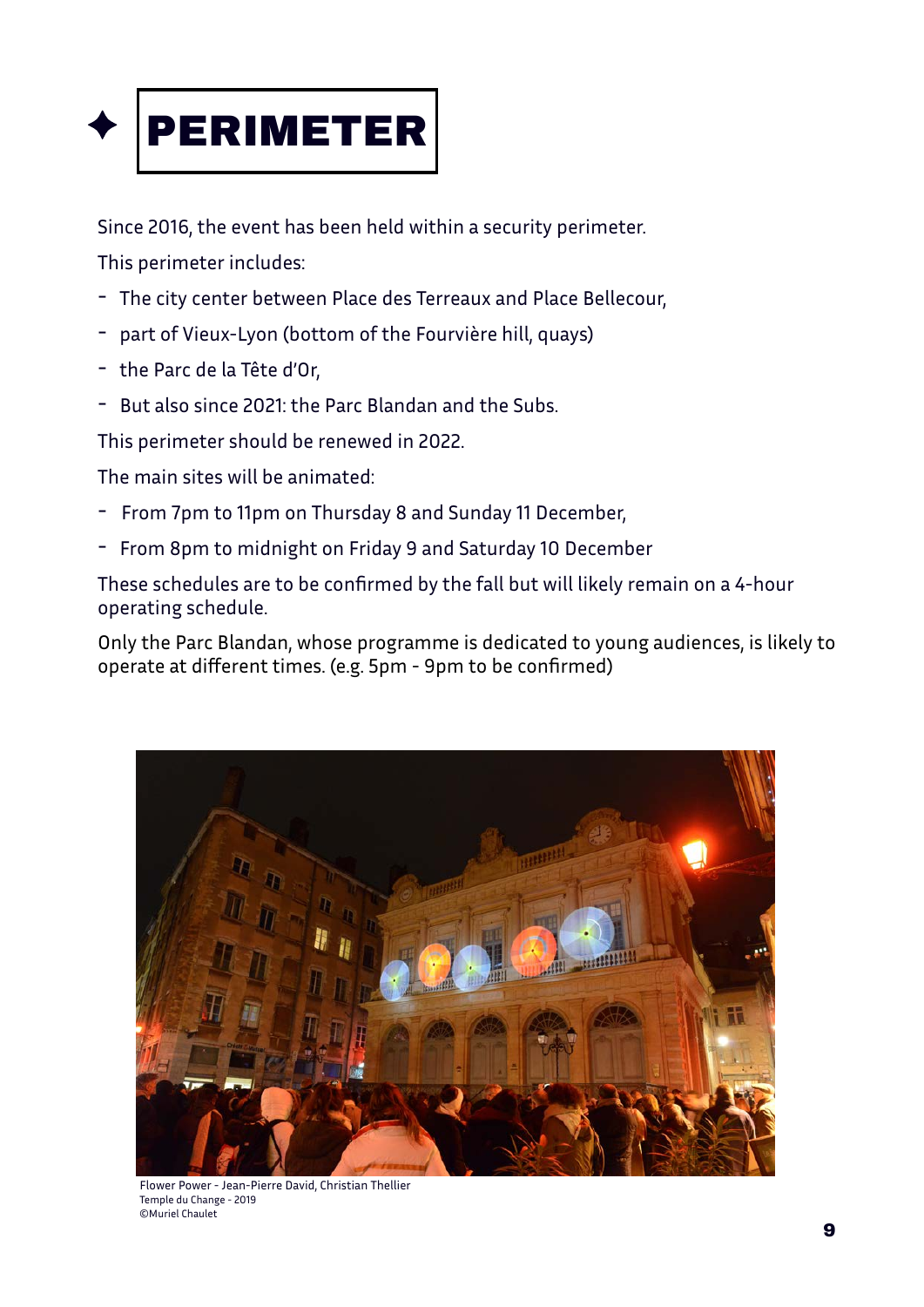

This year we are proposing sites already identified in the perimeter for reasons of route, space availability and flow management.

We remain open to your proposals for other sites and you can submit applications indefinitely, without a specific site.

Here are our proposals for possible sites with possible orientations on the type of projects:

Between Terreaux and Cordeliers :

- Place du Griffon: objects, interactive installations ...
- Rue de Lorette: installation of a link / lighted signposting between Griffon and Moirages...
- Cour des Moirages: objects, interactive installations ...
- Place de la Paix: small objects or installations, scenographies ...
- Place de la Bourse: objects, installations ...
- Quartier Grôlée / rue du Président Carnot: objects, diversions ...
- Place Antoine Rivoire: lighting of the tree on the square.

- Place Saint Nizier: Contemplative object (no interactive or looped show so as not to freeze the public).

- Place d'Albon: objects, scenography...

#### Around the Place Bellecour :

- Place Bellecour:

- Conviviality zone: Eco-responsible FoodCourt -> scenography or decorative objects for the public that can be used on:

- Ponds: objects, installations, diversions of the ponds... (projects without soundtrack)

- South-west: objects, interactive installations... (projects with low-level soundtrack)
- Place Antonin Poncet: objects, contemplative installations, space scenography...
- Place Antonin Poncet pier: objects, interactive or contemplative installations...

- Place des Célestins: objects, installations, scenography. (No show loop so as not to freeze the public)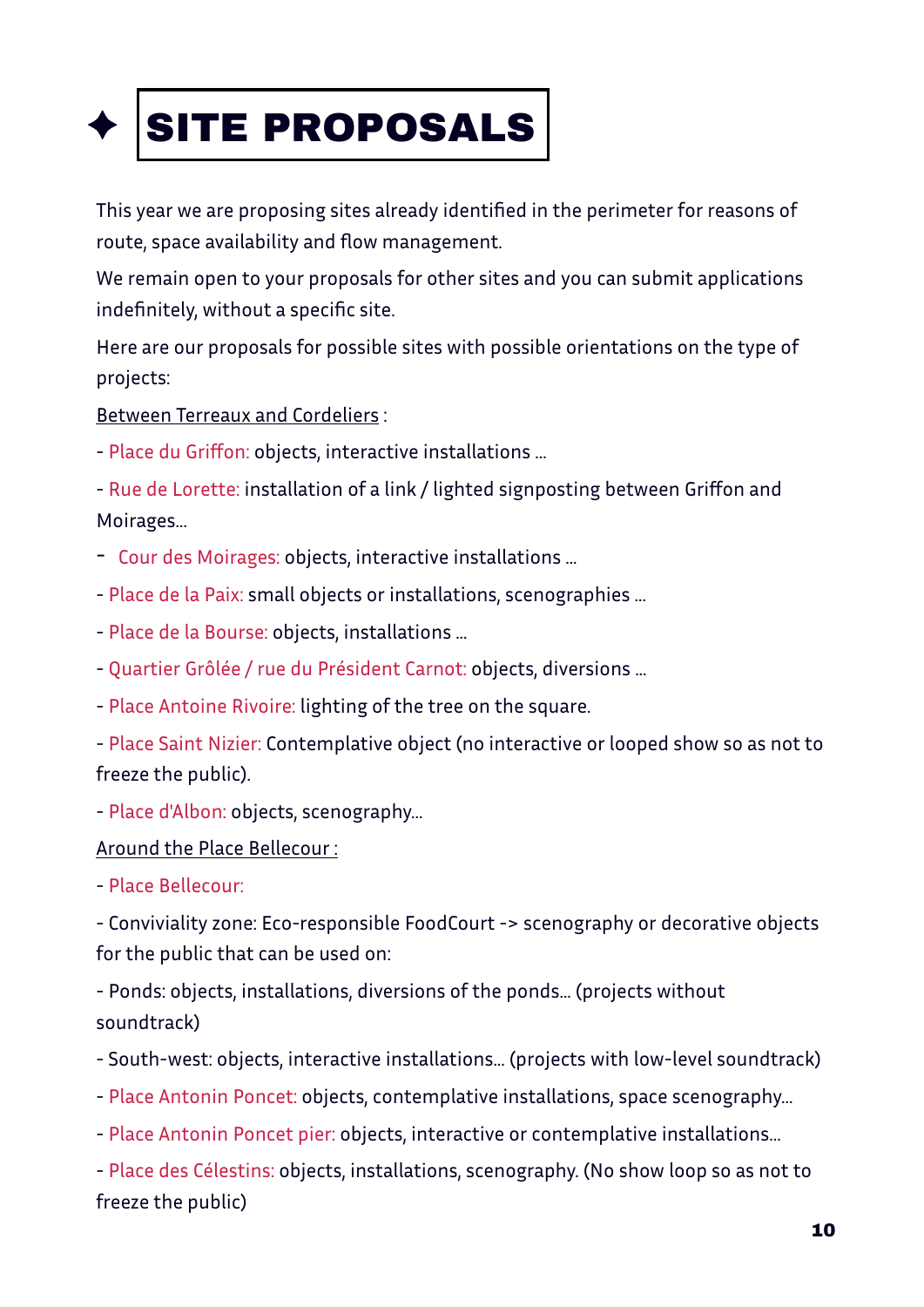

#### In Vieux-Lyon:

- Temple du Change: architectural lighting and even still image projections.

Please note: no video or interactive projects, nor looping installations, so as not to freeze the public accessing the Place Saint Jean.

- Courtyard of the Musée Gadagne: objects, interactive installations with short loops...

#### Pathway projects:

- On the quays of Romain Rolland, after the Palais de Justice and up to the Palais de Bondy

- On the banks of the Rhône, from the plane tree alley - Quai de Serbie, at the level of the Pont Morand, to the pedestrian banks along the waterfront as far as the Parc de la Tête d'Or

- Parc Tête d'Or: pathway under the tree canopy after the entrance lawn Porte des Enfants du Rhône, towards the Roseraie. For projects on the ground, at a distance from the trees and their visible roots. No hanging in the trees.

- On the Achille Lignon alley, from the exit of the Parc de la Tête d'Or to the Musée des Beaux-Arts, towards the Porte des Enfants du Rhône

Note: technical constraint of low electrical power available on these sites.

- Parc Blandan: -> High lawn: Projects for young people (see Specific projects page 13)

Locations to be determined:

More information on request.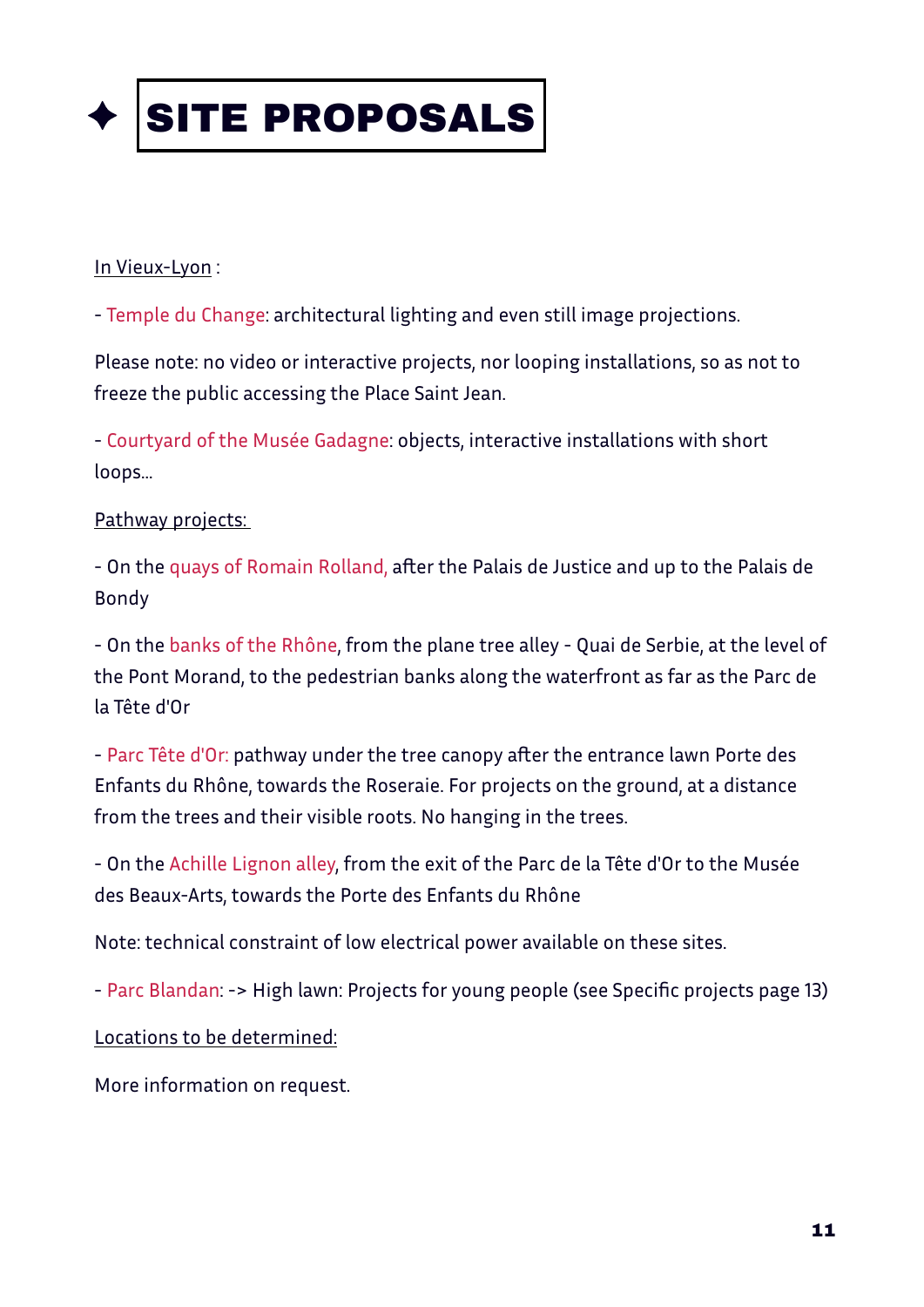

#### Student experimentation

The Fête des Lumières has long been committed to allowing students from various art, design and architecture schools to present their work, and encourages student artistic experimentation projects in the public space.

The aim is to provide a space for young student creation in the fields covered by the Fête des Lumières (architecture, design, etc.), by allowing the structures and/or schools accompanying this type of project to be part of the Fête by exhibiting the works created.

More information on request.



Student experiments - Les Grands Ateliers Esplanade Saint Pothin - 2019 ©Lucien Lung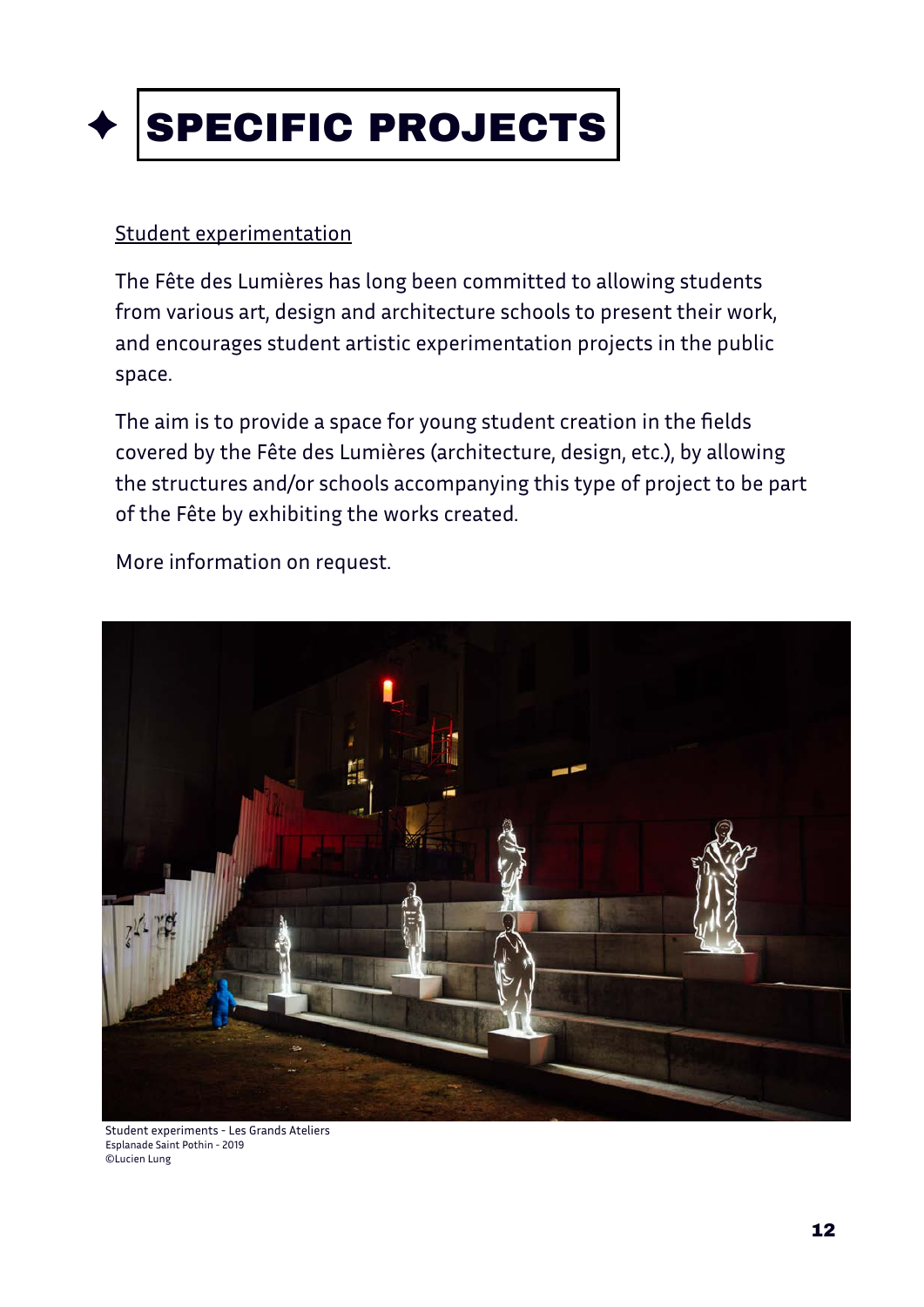

#### Artistic programme for young people - Parc Blandan

As a key element in the evolution of the Fête des Lumières, specific work for young people has been initiated for the 2021 Festival of Lights.

The Parc Blandan has joined the perimeter of the Festival, hosting an artistic programme aimed at young people and families.

Located in the upper part of the park and enhanced by a conviviality zone (to be confirmed), this new venue aims to be close to the local residents.

During the 4 evenings of the Festival of Lights, we are looking for projects of various forms: luminous objects, scenography, shows, lighting, etc., which can also combine Light with various artistic disciplines: games, dance, street arts, music, storytelling, etc. The participative, interactive and experiential aspects are important.

We want to create a varied programme on the scale of the site, allowing children and families to evolve in a playful, friendly and poetic artistic environment. The projects will be of a nature to create surprise, astonishment and wonder, but also to place art at the level of children, to allow them to take hold of it and become familiar with it. The projects must be sized to take into account the possibility of a large number of visitors on the four evenings of the Festival.

#### Please note:

Projects without a clear link to the Light will not be considered.

Applicants may submit one or more projects. An application formulating a global proposal on the scale of the site is also possible.

#### Please note:

This program for young audiences is part of a more global program for the Fête at the height of children , which will be launched in 2021 includes various activities for children, such as school mediation sessions with artists, the creation of an educational booklet, etc.

More information on request.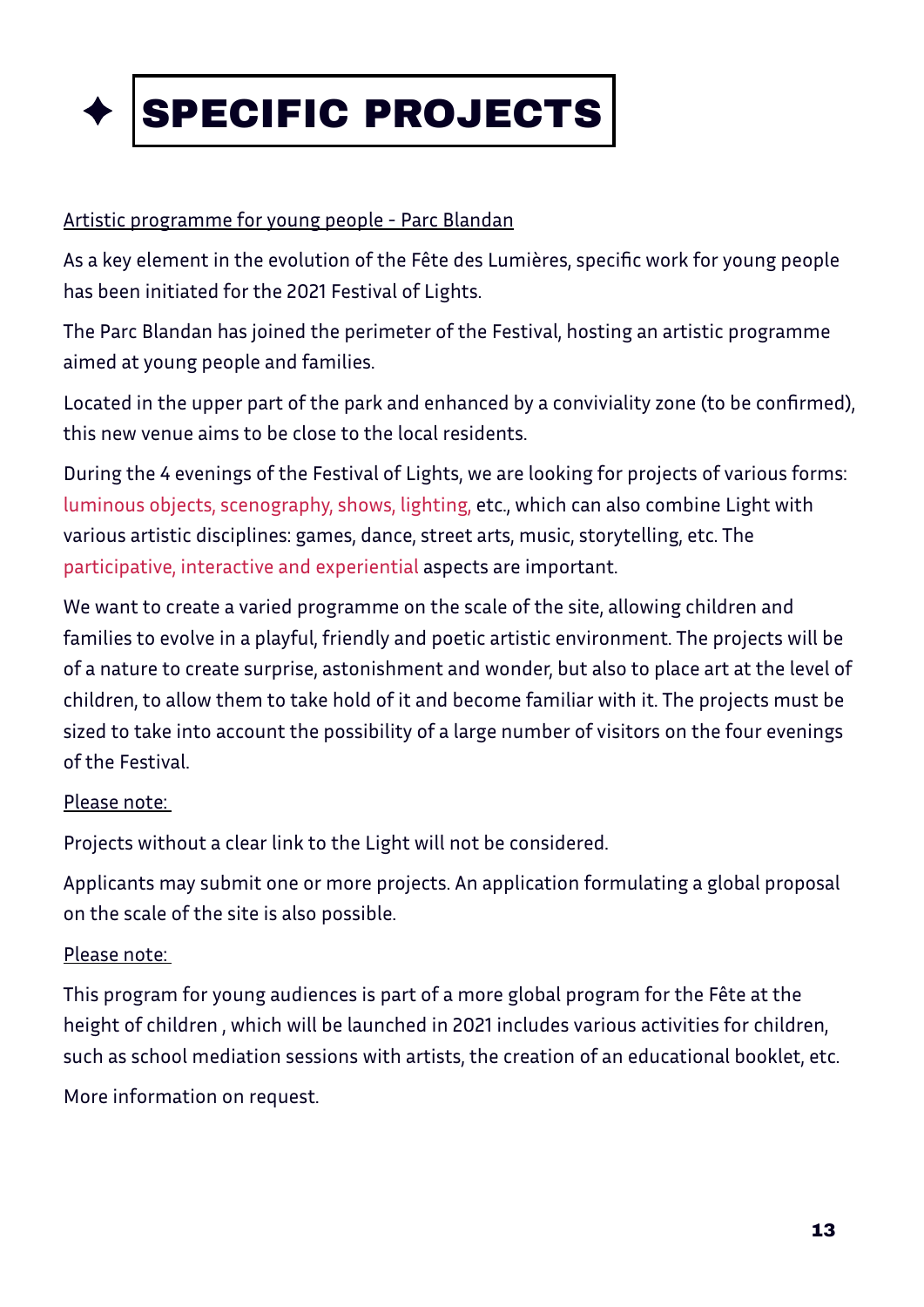

Games of Light - Groupe LAPS Parc Blandan - 2021 ©Brice Robert



Games of Light - Groupe LAPS Parc Blandan - 2021 ©Muriel Chaulet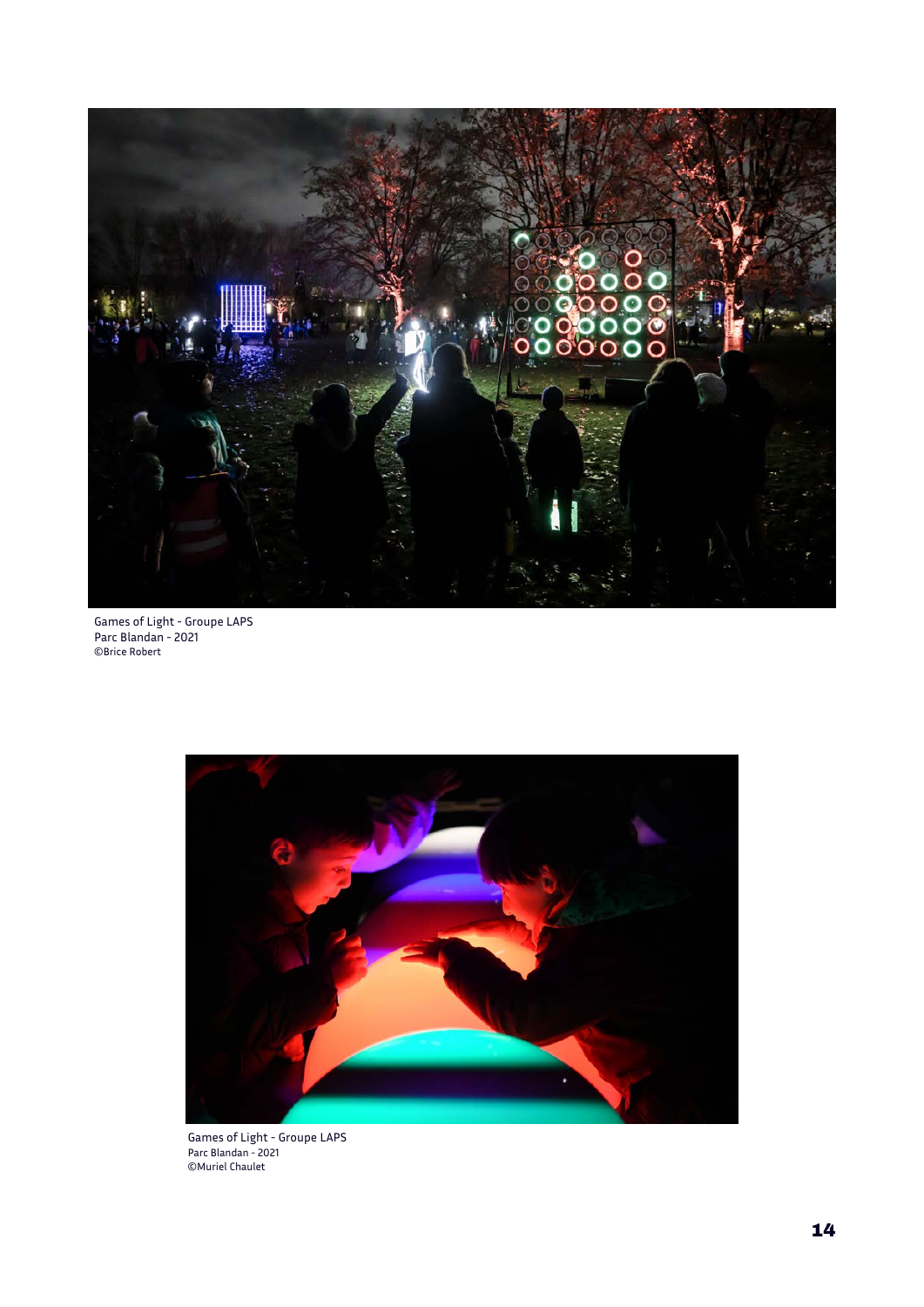

#### Specific project Bibliothèque Municipale Part Dieu

On the occasion of the 50th anniversary of the Bibliothèque Municipale de la Part Dieu, the institution would like to illuminate its frontage. This is why the project was born to revisit its glass facade with an artistic gesture of light on the occasion of the Festival and for the next few months. Moreover, this would be associated with a mediation program by the library's teams.

More information on the specifications on request.

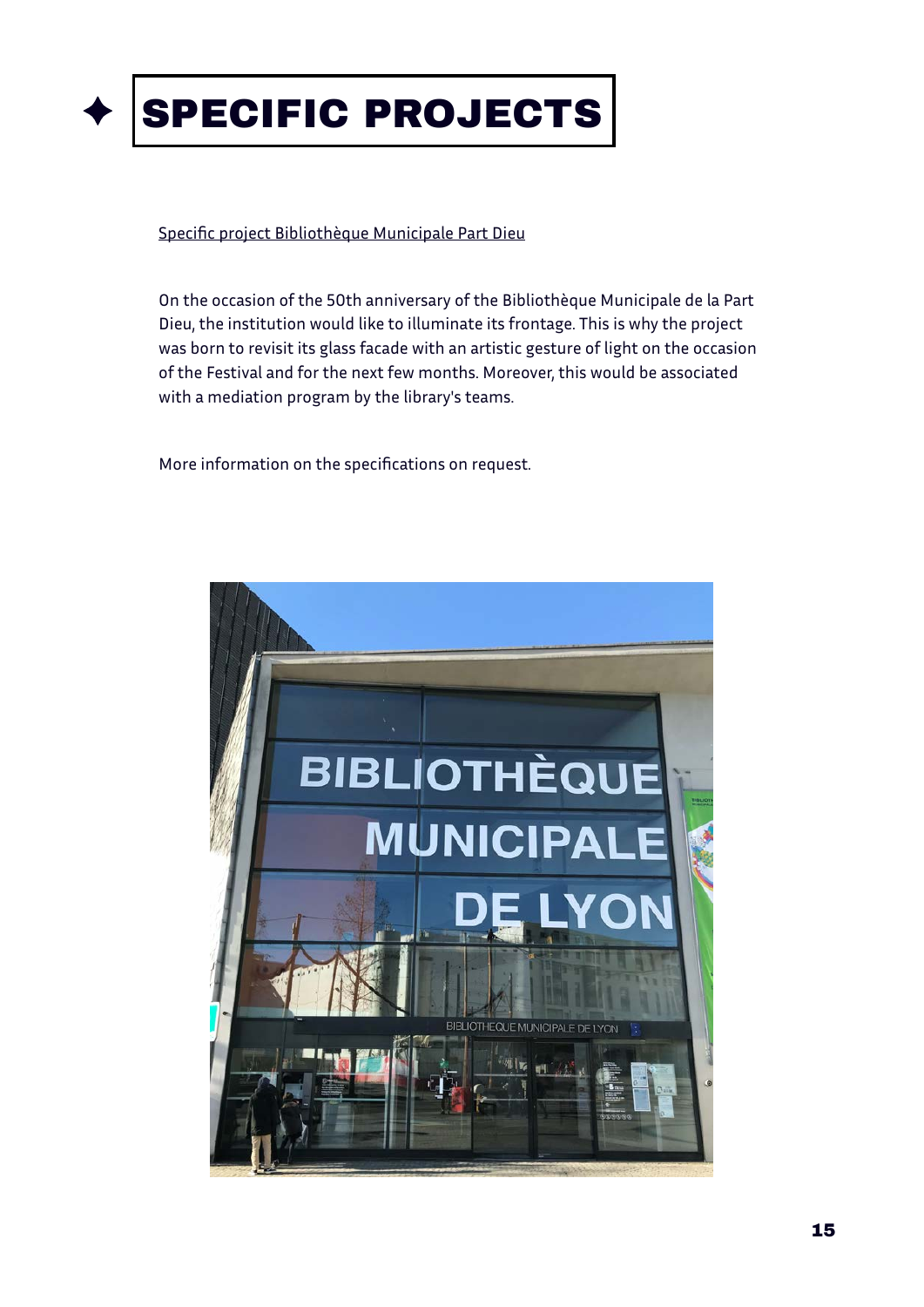

In 2021, the City of Lyon supported around twenty projects with grants and its role is to support and coordinate all the events organised by associations or artistic teams.

The subsidised projects aim to support young artists or established artists wishing to explore more intimate or experimental formats...

#### Who can apply?

Any association entitled to receive grants. Applicants who do not have a suitable structure may use an associative producer to carry out the project.

#### Financing arrangements :

After selection, a grant application will be collected by the project leader. The completed file, together with all the administrative documents, will be returned at mid July with a view to being submitted to the Municipal Council in September.

After approval by the City Council, an advance of 60% of the grant will be allocated.

The remaining 40% will be paid after the Fête des Lumières.

Please note: The grant is not intended cover 100% of the project cost. The budget presented must include a share of self-financing, external revenue, contributions in kind, etc.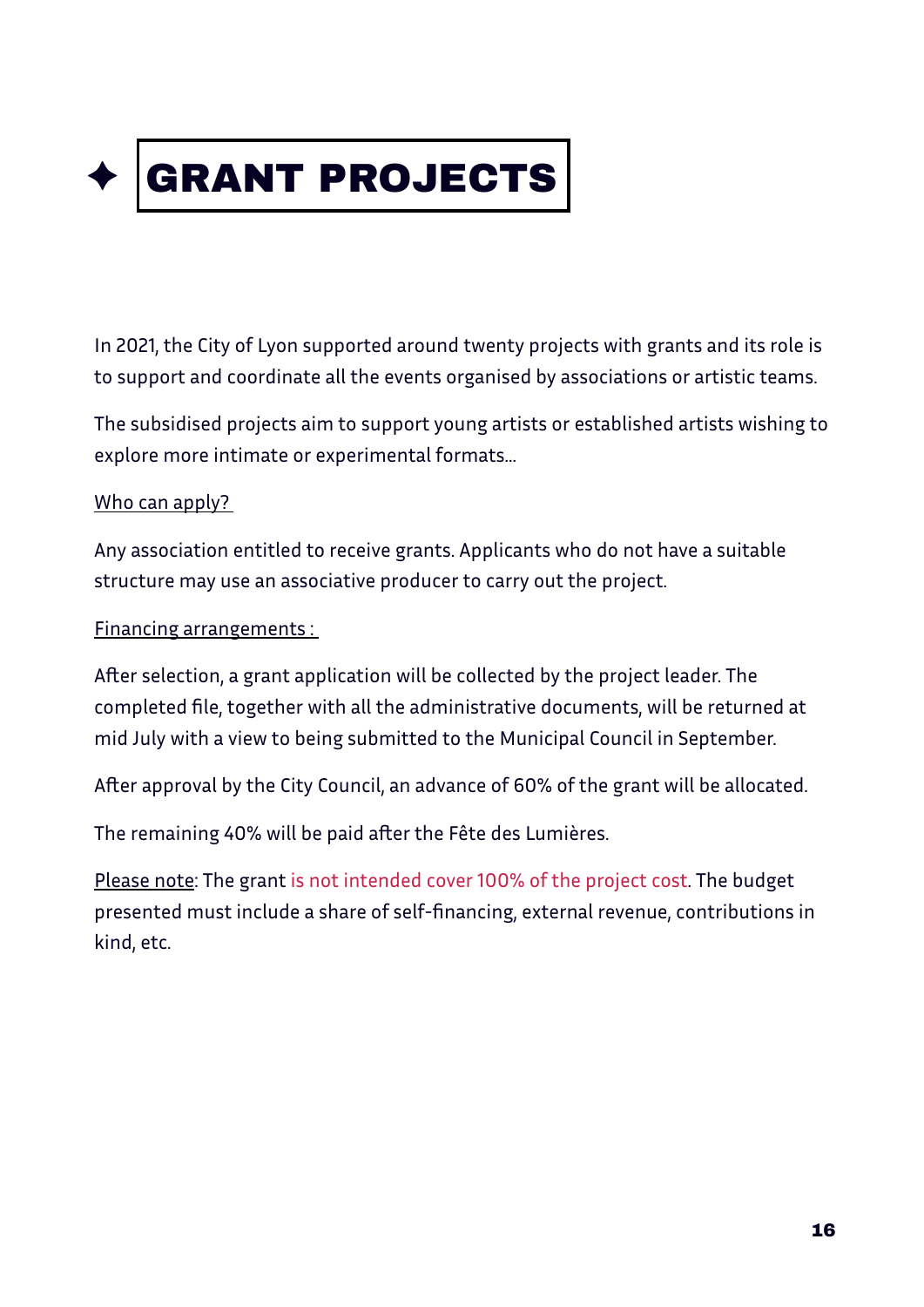

This call for projects offers the possibility of financing by one or more patrons of the Fête des Lumières.

Who can apply?

Any association or company.

Selection procedure :

At the end of the application period, the City of Lyon may present a catalogue of projects to sponsors, so that they can choose a final work.

Financing terms and conditions:

Once a project has been selected, a funding schedule will be agreed between the sponsors and the winning project.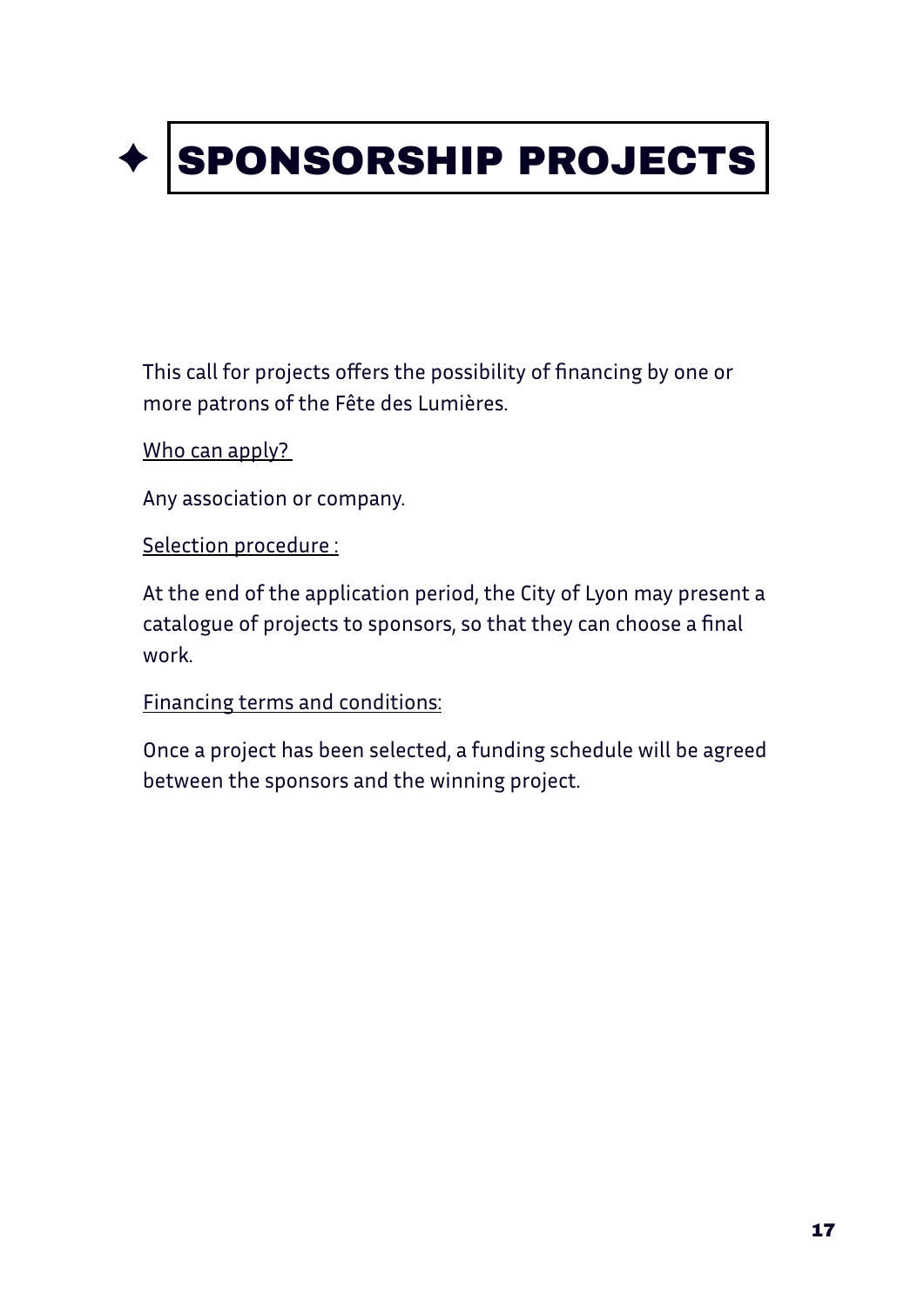

### PROVISIONAL TIMETABLE

June 7: Receipt of applications.

#### June:

Study of the application files. The Fête des Lumières team may contact the applicants to clarify and complete their application.

#### End of June:

Selection of projects that could be selected. Contact with the teams and withdrawal of the grant application files.

Early July: First technical scouting.

Mid July: Return of grant application files.

#### September/October/November:

Municipal Councils, vote on grants for selected projects. Implementation of the projects.

Wednesday 7 December: Dress rehearsals, previews (possibility of school visits).

Thursday 8 to Sunday 11 December: Fête des Lumières.

End of December - beginning of January 2023: Assessment of operations.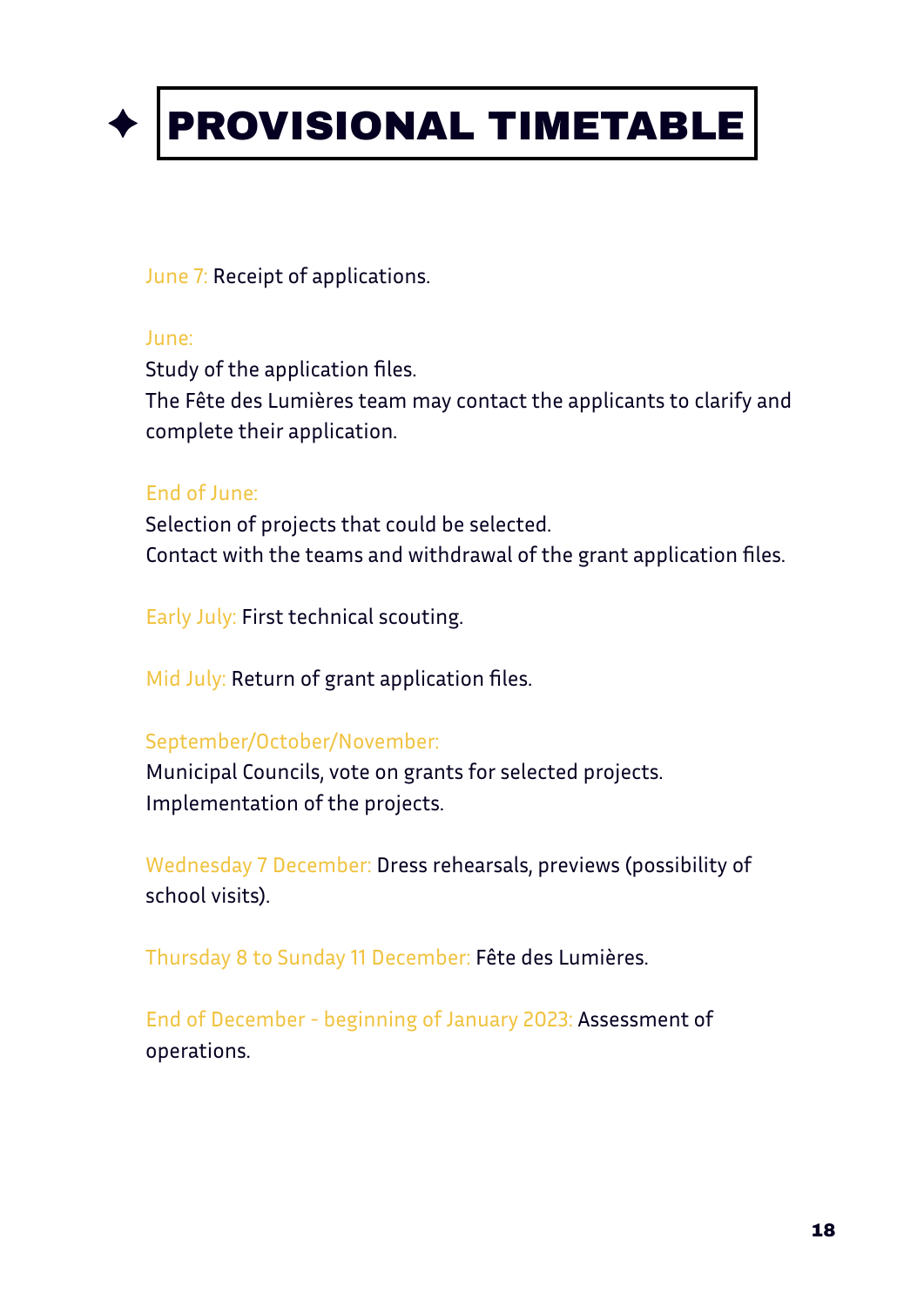# EXPECTATIONS OF THE WORK

Please read this section very carefully.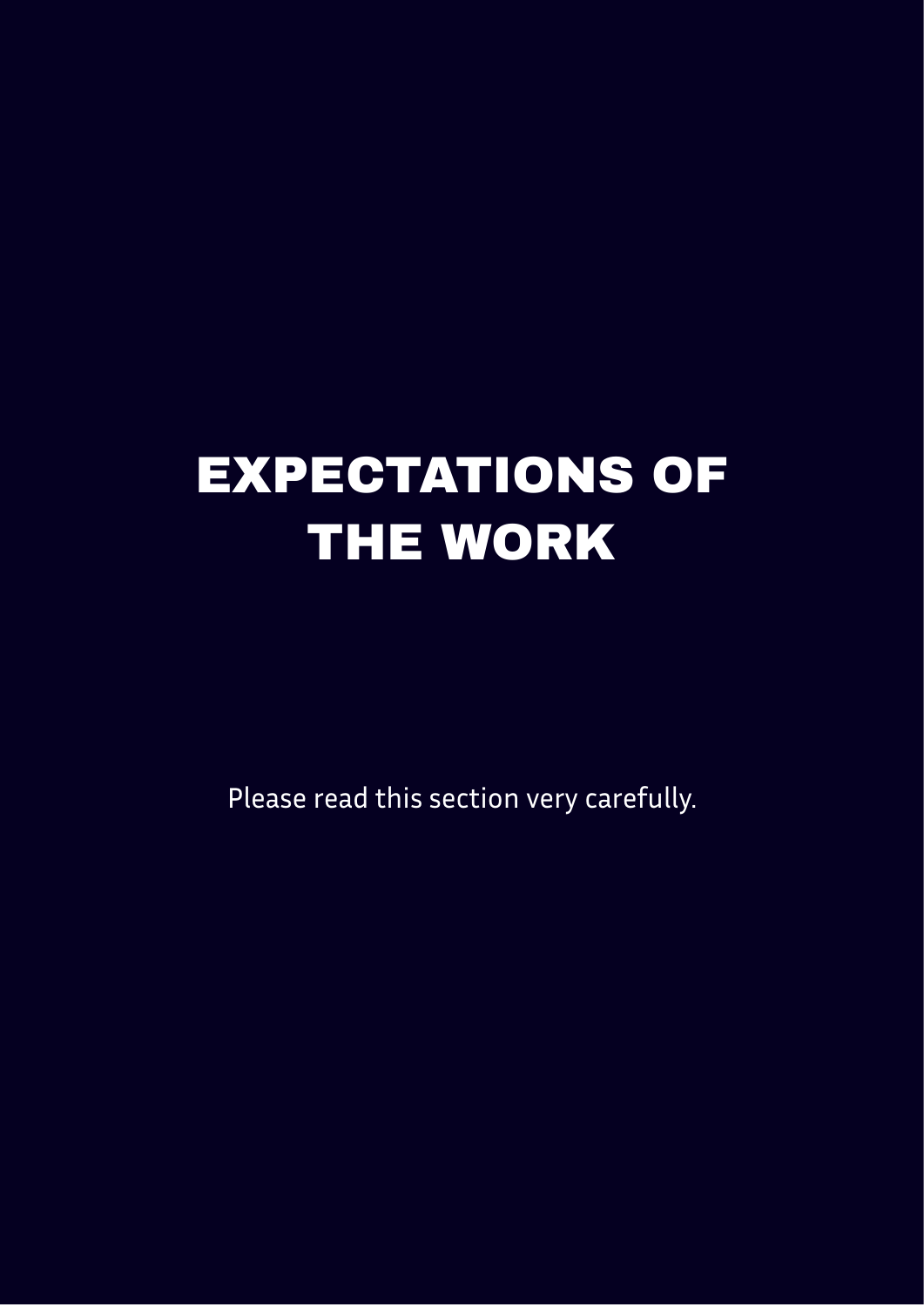

#### BY THE APPLICANT

Artists participating in the Fête des Lumières must be autonomous in the creation of their work. The selected project leaders must be able to ensure the entirety of the design, production, technical realisation and organisation (assembly, operation, dismantling) of their project on the installation site.

The team will therefore have to evaluate all the resources (logistical, technical, material, personnel, etc.) and infrastructures necessary for the optimal realisation of the project in its entirety.

AS PRODUCER OF HIS WORK AND ORGANISER OF HIS EVENT ON HIS SITE, the responsibilities of the project leader within the framework of the Festival will be multiple:

- Artistic
- Production HR
- Technical
- Communication and PR

The project leader will participate in coordination and fine-tuning meetings with the reference project manager and the Fête des Lumières technical director.

This information must be taken into account. It is therefore imperative that these elements be integrated into the team budgets, for example:

- Logistical means for the stay and expenses of the participants, during the scouting and during the project's implementation phase up to dismantling.
- Possible participation in press conferences, interviews, meetings with the Festival's partners.
- Granting of the rights to use and exploit the project, and the rights to prior knowledge even that belonging to third parties.

In the technical section, you will find a list of elements to be included in the budgets. In the event that several events or installations are presented in different locations, the holder will ensure the artistic and technical direction of all the participants. We would like to draw the candidates' attention to the workload involved in managing a lighting project and to the fact that it is advisable to have the means to be available for all phases of production and execution.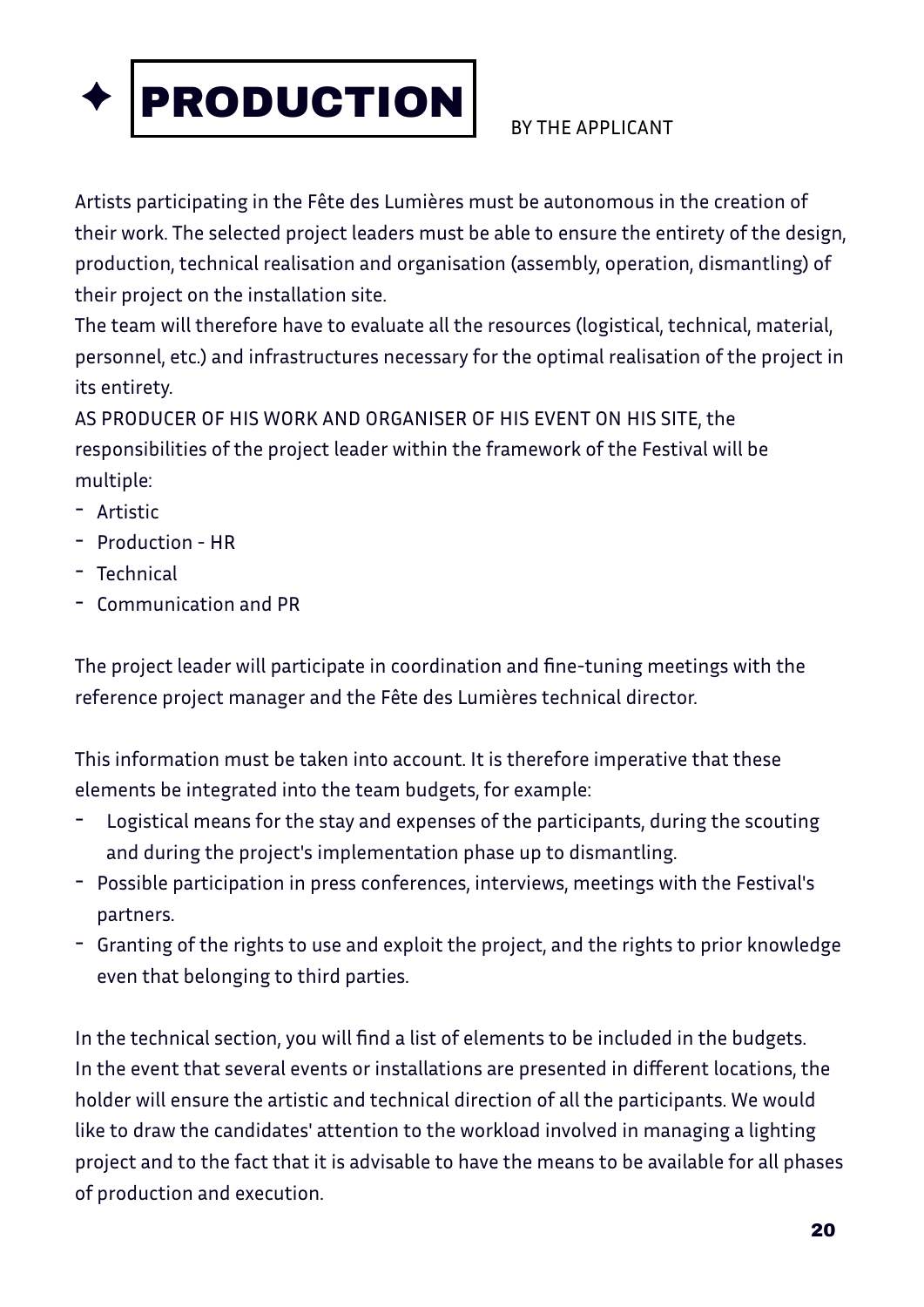## TECHNICAL ASPECTS TO BE HANDLED BY

The team must include a competent technical manager (experience of working in public spaces), who will be the dedicated contact for the Fête des Lumières technical management. He or she must be present during the preparatory meetings, as well as during the set-up, operation and dismantling phases.

As the teams must be autonomous in the implementation of their project, they must take into account and evaluate the cost of (among other things) the following parameters (list not exhaustive):

- On-site inspection(s) (with the technical department and the City of Lyon's services or organisations outside the City of Lyon when necessary)
- Work in the preparatory phase (preparation of the technical file including: layout plans, technical diagrams, detailed technical description, logistical organisation, retroplanning, etc.) and formalisation of the administrative documents related to the temporary occupation of the public space (with the assistance of the Fête des Lumières' Technical Department).
- Procedures related to risk prevention (mandatory joint inspection visit, risk analysis, prevention plan, etc.)
- Compliance with labour regulations during operations.
- Take into account the climatic hazards that are common during this period. Facilities must be able to withstand wind, rain, cold and snow. Team members must be able to protect themselves from bad weather.
- Assessment and control of light pollution from the urban environment. Any modification of the existing public lighting (switching off, filtering) will be carried out after agreement from the Urban Lighting Department.
- Respecting the operating hours during the operational phase (switching on and off) of the installations.
- Technical standby during the installation, dismantling and operating phases.
- Management of fluids, installation of an electrical distribution system in compliance with standards. Installation of a meter if water is required.
- Inspection of the installations by an approved body.
- All insurance and civil liability provisions.
- Guarding of the installations.
- Cleaning and restoration of the site(s) to its original state.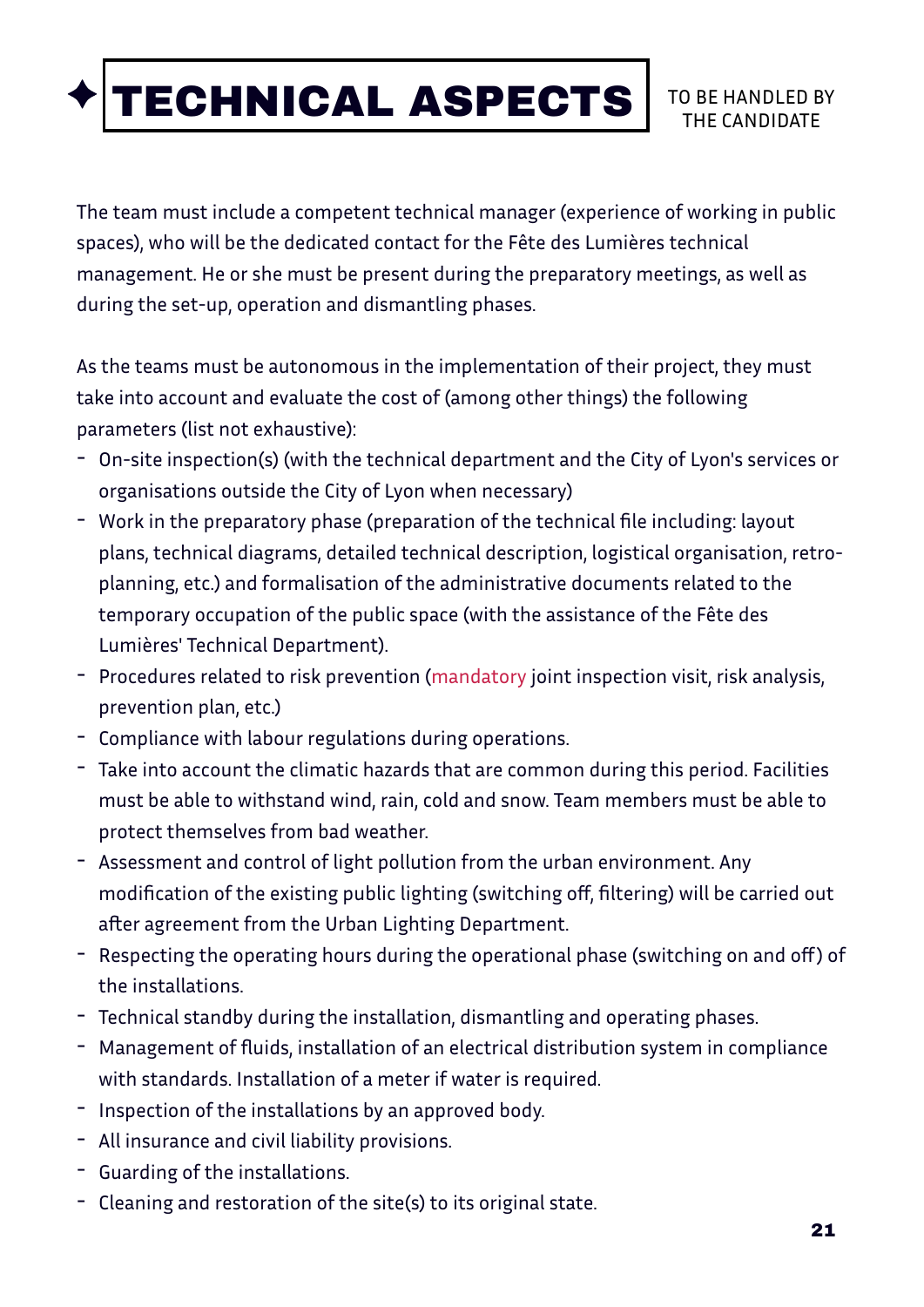## TECHNICAL ASPECTS

TO BE HANDLED BY THE CITY

This list is exhaustive

The elements to be borne by the City of Lyon are as follows:

- The cost of electricity consumption as well as the cost of connections to the distributor's network. In this respect, the project leader must provide all the useful information (electrical power in particular) so that the City of Lyon can best size the installation of the subscription and temporary connections.
- Partial extinction or filtering of public lighting, subject to the agreement of the Director of Urban Lighting.
- The loan of police barriers within the limits of available stocks (removal and recovery on site are the responsibility of the City of Lyon, but assembly and dismantling are the responsibility of the contractor).
- Cleaning of the intervention site before assembly.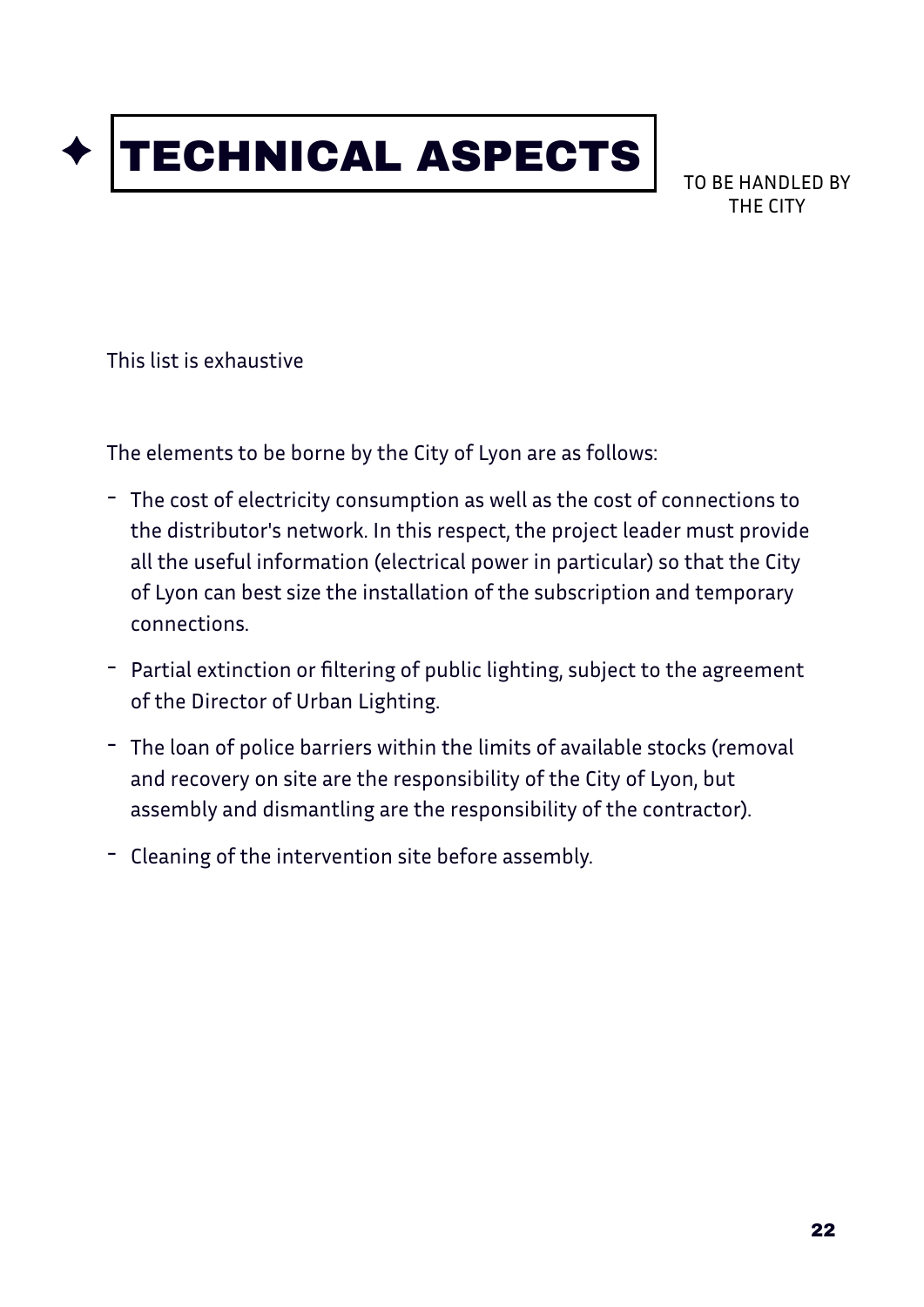# SUSTAINABLE DEVELOPMENT

From 2022, the Events and Animation Department is committed to a process of certification to the ISO 20121 standard.

A process of continuous improvement over the long term, this standard aims to implement eco-responsible project management in order to control the social, economic and environmental impact of events.

It should also be noted that the sustainable and/or eco-designed nature of projects will receive particular attention this year, and increasingly in the years to come.

This concerns the various technical aspects that can be implemented to reduce the environmental impact of projects (use of LED lights, reduction of electricity consumption, use of green energy, decarbonisation of transport, etc.).

This approach may also be used in the artistic design of projects through the re-use and upcycling of materials, but also through the search for new forms of innovative creation (e.g. bioluminescence).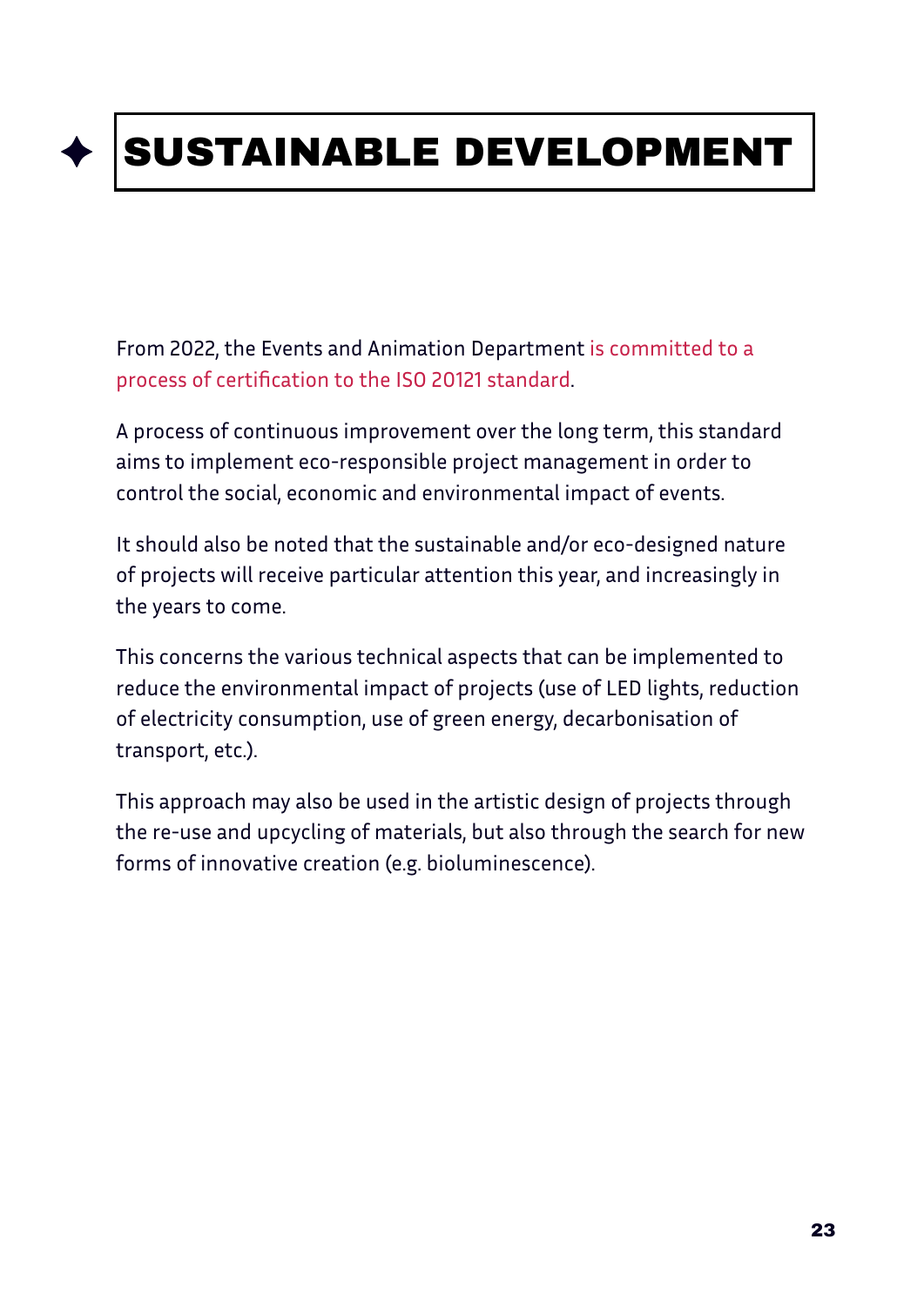

## COMMUNICATION

IMPORTANT: we work very early on to produce communication tools, we invite you to prepare a text presenting your project in 5 lines (see appendix), quality visuals: a simulation or/and a photo in good definition.

These elements should be sent to us at the same time as your grant application.

In addition, the Festival of Lights tends to develop an approach aimed at enhancing the artistic work of the teams through various communication and mediation media.

We would therefore welcome all types of communication elements detailing the artistic proposal, the artist's intention, as well as the work of creating the work behind the scenes, as it progresses.

An educational booklet is also produced for the Fête des Lumières, and some works may be mentioned in it.